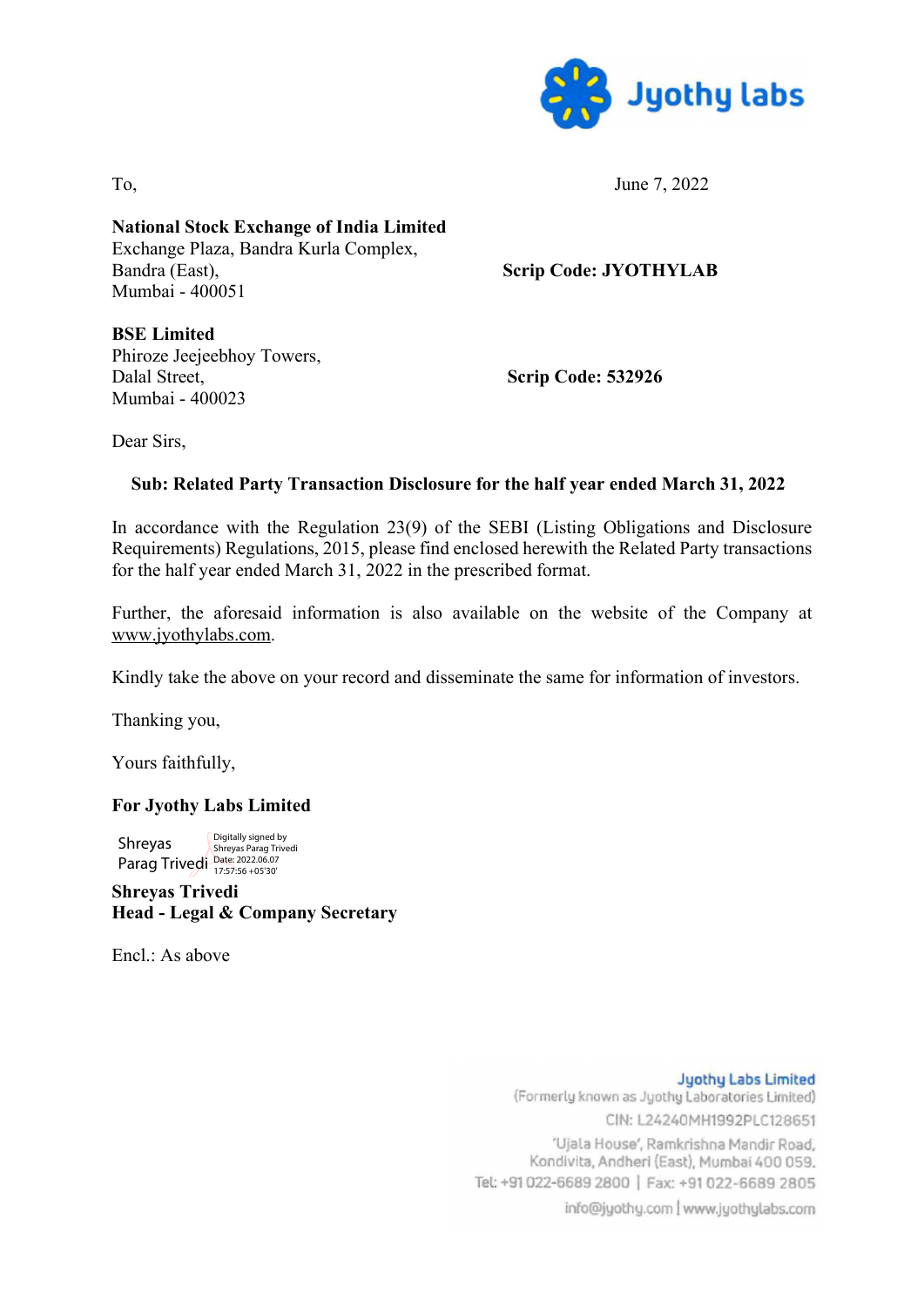| 22                                             |                                                                                                                                                                                                                                                                                                                                                         |                                                                                    |                                                                                            |                                      |                                                                            |                                                      |                                      |                                    |                                                                                                             |  |  |  |  |  |  |  |
|------------------------------------------------|---------------------------------------------------------------------------------------------------------------------------------------------------------------------------------------------------------------------------------------------------------------------------------------------------------------------------------------------------------|------------------------------------------------------------------------------------|--------------------------------------------------------------------------------------------|--------------------------------------|----------------------------------------------------------------------------|------------------------------------------------------|--------------------------------------|------------------------------------|-------------------------------------------------------------------------------------------------------------|--|--|--|--|--|--|--|
| (Rs. In lacs)                                  |                                                                                                                                                                                                                                                                                                                                                         |                                                                                    |                                                                                            |                                      |                                                                            |                                                      |                                      |                                    |                                                                                                             |  |  |  |  |  |  |  |
|                                                | Additional disclosure of related party transactions - applicable only in case the related party transaction<br>relates to loans, inter-corporate deposits, advances or investments made or given by the listed<br>entity/subsidiary. These details need to be disclosed only once, during the reporting period when such<br>transaction was undertaken. |                                                                                    |                                                                                            |                                      |                                                                            |                                                      |                                      |                                    |                                                                                                             |  |  |  |  |  |  |  |
| either party as a result of<br>the transaction | In case monies are due to                                                                                                                                                                                                                                                                                                                               | In case any financial indebtedness                                                 | is incurred to make or give loans,<br>inter-corporate deposits, advances<br>or investments |                                      | Details of the loans, inter-corporate deposits, advances or investments    |                                                      |                                      |                                    |                                                                                                             |  |  |  |  |  |  |  |
| Opening<br>balance                             | Closing<br>balance                                                                                                                                                                                                                                                                                                                                      | Nature of<br>indebtedne<br>ss (loan/<br>issuance<br>of debt/<br>any other<br>etc.) | Cost                                                                                       | <b>Tenure</b>                        | Nature (Ioan/<br>advance/<br>inter-<br>corporate<br>deposit/<br>investment | Interest<br>Rate (%)                                 | <b>Tenure</b>                        | Secured/<br>unsecured              | Purpose for which<br>the funds will be<br>utilised by the<br>ultimate recipient<br>of funds (end-<br>usage) |  |  |  |  |  |  |  |
|                                                | $\overline{\phantom{a}}$                                                                                                                                                                                                                                                                                                                                | $\overline{\phantom{a}}$                                                           | $\bar{z}$                                                                                  | $\omega$                             | $\sim$                                                                     | $\overline{\phantom{a}}$                             | $\omega$                             | $\omega$                           | $\overline{\phantom{a}}$                                                                                    |  |  |  |  |  |  |  |
| 3.35                                           | ÷,                                                                                                                                                                                                                                                                                                                                                      | $\overline{\phantom{a}}$                                                           | $\overline{\phantom{a}}$                                                                   | $\overline{\phantom{a}}$             | $\overline{\phantom{a}}$                                                   | $\overline{\phantom{a}}$                             | $\overline{\phantom{a}}$             | $\sim$                             | $\overline{\phantom{a}}$                                                                                    |  |  |  |  |  |  |  |
| 7,227.94                                       | 10,142.82                                                                                                                                                                                                                                                                                                                                               | $\overline{a}$                                                                     | $\overline{\phantom{a}}$                                                                   | ٠                                    | ٠                                                                          | ٠                                                    | ٠                                    | ٠                                  |                                                                                                             |  |  |  |  |  |  |  |
| $\overline{\phantom{a}}$                       | $\overline{\phantom{a}}$<br>$\blacksquare$                                                                                                                                                                                                                                                                                                              | $\overline{\phantom{a}}$<br>$\sim$                                                 | $\overline{\phantom{a}}$<br>$\bar{a}$                                                      | $\overline{\phantom{a}}$<br>$\omega$ | $\sim$<br>$\sim$                                                           | $\overline{\phantom{a}}$<br>$\sim$                   | $\sim$<br>$\omega$                   | $\sim$<br>$\omega$                 | $\overline{\phantom{a}}$<br>٠                                                                               |  |  |  |  |  |  |  |
| 2,475.66                                       | 34.66                                                                                                                                                                                                                                                                                                                                                   |                                                                                    |                                                                                            |                                      |                                                                            |                                                      |                                      |                                    |                                                                                                             |  |  |  |  |  |  |  |
| $\omega$                                       | $\omega$                                                                                                                                                                                                                                                                                                                                                | $\overline{\phantom{a}}$<br>$\sim$                                                 | $\overline{\phantom{a}}$<br>ä,                                                             | $\overline{\phantom{a}}$<br>÷        | $\sim$<br>$\sim$                                                           | $\overline{\phantom{a}}$<br>×.                       | $\overline{\phantom{a}}$<br>$\omega$ | $\sim$<br>$\sim$                   | $\overline{\phantom{a}}$<br>٠                                                                               |  |  |  |  |  |  |  |
| 0.24                                           | $\overline{\phantom{a}}$                                                                                                                                                                                                                                                                                                                                | $\blacksquare$                                                                     | ÷,                                                                                         | $\overline{\phantom{a}}$             | $\overline{\phantom{a}}$                                                   | $\overline{\phantom{a}}$                             | $\overline{\phantom{a}}$             | $\overline{\phantom{a}}$           | $\overline{a}$                                                                                              |  |  |  |  |  |  |  |
| $\overline{\phantom{a}}$                       | $\overline{\phantom{a}}$                                                                                                                                                                                                                                                                                                                                | $\blacksquare$                                                                     | $\overline{\phantom{a}}$                                                                   | $\overline{\phantom{a}}$             | $\sim$                                                                     | $\overline{\phantom{a}}$                             | $\sim$                               | $\sim$                             | $\overline{\phantom{a}}$                                                                                    |  |  |  |  |  |  |  |
| 416.73                                         |                                                                                                                                                                                                                                                                                                                                                         | ä,                                                                                 | ÷,                                                                                         | ÷,                                   | Loan                                                                       |                                                      | 12% Repayable on<br>demand           | Unsecured                          | <b>Business Purpose</b>                                                                                     |  |  |  |  |  |  |  |
| 416.73                                         | $\overline{\phantom{a}}$                                                                                                                                                                                                                                                                                                                                | $\blacksquare$                                                                     | $\overline{\phantom{a}}$                                                                   | $\overline{\phantom{a}}$             | $\overline{\phantom{a}}$                                                   | $\sim$                                               | $\sim$                               | $\sim$                             | $\overline{\phantom{a}}$                                                                                    |  |  |  |  |  |  |  |
| $\omega$<br>186.31                             | $\overline{\phantom{a}}$<br>283.60                                                                                                                                                                                                                                                                                                                      | ÷,                                                                                 | ÷,                                                                                         | $\overline{\phantom{a}}$             | ×.                                                                         | $\sim$                                               | $\overline{\phantom{a}}$             | $\overline{\phantom{a}}$           | ä,                                                                                                          |  |  |  |  |  |  |  |
|                                                |                                                                                                                                                                                                                                                                                                                                                         | $\overline{\phantom{a}}$                                                           | ÷,                                                                                         | $\overline{\phantom{a}}$             | ٠                                                                          | $\overline{\phantom{a}}$                             | $\overline{\phantom{a}}$             | $\sim$                             |                                                                                                             |  |  |  |  |  |  |  |
| $\overline{\phantom{a}}$<br>$\sim$             | $\overline{\phantom{a}}$<br>$\sim$                                                                                                                                                                                                                                                                                                                      | ÷,<br>$\blacksquare$                                                               | ÷,<br>$\overline{\phantom{a}}$                                                             | $\overline{\phantom{a}}$<br>$\sim$   | ÷,<br>$\sim$                                                               | $\overline{\phantom{a}}$<br>$\overline{\phantom{a}}$ | $\overline{\phantom{a}}$<br>$\sim$   | $\overline{\phantom{a}}$<br>$\sim$ | ÷,<br>$\overline{\phantom{a}}$                                                                              |  |  |  |  |  |  |  |
| $\overline{\phantom{a}}$                       | ×.                                                                                                                                                                                                                                                                                                                                                      | $\overline{\phantom{a}}$                                                           | ÷,                                                                                         | ÷.                                   | $\sim$                                                                     | ÷.                                                   | $\overline{\phantom{a}}$             | $\sim$                             | ä,                                                                                                          |  |  |  |  |  |  |  |
| $\overline{\phantom{a}}$                       | $\overline{\phantom{a}}$                                                                                                                                                                                                                                                                                                                                | $\overline{\phantom{a}}$                                                           | $\overline{\phantom{a}}$                                                                   | $\overline{\phantom{a}}$             | $\overline{\phantom{a}}$                                                   | $\overline{\phantom{a}}$                             | $\overline{\phantom{a}}$             | $\overline{\phantom{a}}$           | $\overline{\phantom{a}}$                                                                                    |  |  |  |  |  |  |  |
|                                                |                                                                                                                                                                                                                                                                                                                                                         | $\overline{\phantom{a}}$                                                           | ٠                                                                                          | ٠                                    | $\sim$                                                                     | $\overline{\phantom{a}}$                             | ٠                                    | ٠                                  |                                                                                                             |  |  |  |  |  |  |  |
| 6.00                                           | 12.00                                                                                                                                                                                                                                                                                                                                                   | ÷,                                                                                 | ÷,                                                                                         | $\overline{\phantom{a}}$             | $\overline{\phantom{a}}$                                                   | $\overline{\phantom{a}}$                             | $\overline{\phantom{a}}$             | $\overline{\phantom{a}}$           | ä,                                                                                                          |  |  |  |  |  |  |  |
|                                                |                                                                                                                                                                                                                                                                                                                                                         |                                                                                    |                                                                                            |                                      |                                                                            |                                                      |                                      |                                    |                                                                                                             |  |  |  |  |  |  |  |
| 6.00                                           | 12.00                                                                                                                                                                                                                                                                                                                                                   | ä,<br>$\overline{\phantom{a}}$                                                     | ÷                                                                                          | $\overline{\phantom{a}}$             |                                                                            |                                                      |                                      |                                    | $\overline{a}$                                                                                              |  |  |  |  |  |  |  |
|                                                |                                                                                                                                                                                                                                                                                                                                                         |                                                                                    |                                                                                            | ٠                                    |                                                                            |                                                      |                                      |                                    |                                                                                                             |  |  |  |  |  |  |  |
| 6.00                                           | 12.00                                                                                                                                                                                                                                                                                                                                                   | ÷,                                                                                 | ÷,                                                                                         | $\overline{\phantom{a}}$             | $\overline{\phantom{a}}$                                                   | $\overline{\phantom{a}}$                             |                                      | $\overline{\phantom{a}}$           |                                                                                                             |  |  |  |  |  |  |  |
|                                                | $\overline{\phantom{a}}$                                                                                                                                                                                                                                                                                                                                | ä,                                                                                 | ٠                                                                                          | ä,                                   |                                                                            | ÷,                                                   |                                      | $\sim$                             |                                                                                                             |  |  |  |  |  |  |  |
| $\overline{\phantom{a}}$                       | $\overline{\phantom{a}}$                                                                                                                                                                                                                                                                                                                                | $\overline{\phantom{a}}$                                                           | $\overline{a}$                                                                             | $\overline{\phantom{a}}$             | $\overline{\phantom{a}}$                                                   | $\overline{\phantom{a}}$                             | $\sim$                               | $\sim$                             | $\overline{\phantom{a}}$                                                                                    |  |  |  |  |  |  |  |
|                                                | $\overline{\phantom{a}}$                                                                                                                                                                                                                                                                                                                                |                                                                                    |                                                                                            | $\overline{\phantom{a}}$             |                                                                            | $\overline{\phantom{a}}$                             |                                      | $\overline{\phantom{a}}$           |                                                                                                             |  |  |  |  |  |  |  |
|                                                | $\overline{\phantom{a}}$                                                                                                                                                                                                                                                                                                                                | ÷,                                                                                 |                                                                                            | $\overline{\phantom{a}}$             |                                                                            | ÷,                                                   |                                      | $\overline{\phantom{a}}$           |                                                                                                             |  |  |  |  |  |  |  |
|                                                |                                                                                                                                                                                                                                                                                                                                                         |                                                                                    |                                                                                            |                                      |                                                                            |                                                      |                                      |                                    |                                                                                                             |  |  |  |  |  |  |  |
| 0.10                                           | $\overline{\phantom{a}}$<br>0.10                                                                                                                                                                                                                                                                                                                        | $\overline{\phantom{a}}$                                                           | $\overline{a}$                                                                             | $\overline{\phantom{a}}$             | ٠                                                                          | $\overline{\phantom{a}}$                             | ٠                                    | $\sim$                             | $\sim$                                                                                                      |  |  |  |  |  |  |  |
|                                                |                                                                                                                                                                                                                                                                                                                                                         | $\overline{\phantom{a}}$                                                           | $\overline{\phantom{a}}$                                                                   | $\overline{\phantom{a}}$             | $\overline{\phantom{a}}$                                                   | $\overline{\phantom{a}}$                             | $\overline{\phantom{a}}$             | $\overline{\phantom{a}}$           | $\overline{\phantom{a}}$                                                                                    |  |  |  |  |  |  |  |
| 2.08                                           | $\overline{\phantom{a}}$                                                                                                                                                                                                                                                                                                                                | $\overline{\phantom{a}}$                                                           | $\overline{\phantom{a}}$                                                                   | $\overline{\phantom{a}}$             | $\sim$                                                                     | $\overline{\phantom{a}}$                             | $\overline{\phantom{a}}$             | $\overline{\phantom{a}}$           |                                                                                                             |  |  |  |  |  |  |  |
| 127.87                                         | 53.99                                                                                                                                                                                                                                                                                                                                                   | ÷,                                                                                 | ÷,                                                                                         | $\overline{\phantom{a}}$             | ÷.                                                                         | $\overline{\phantom{a}}$                             |                                      | $\overline{\phantom{a}}$           | ä,                                                                                                          |  |  |  |  |  |  |  |
| $\overline{\phantom{a}}$                       | ÷.                                                                                                                                                                                                                                                                                                                                                      | ÷,                                                                                 | ä,                                                                                         | $\overline{\phantom{a}}$             | $\overline{\phantom{a}}$                                                   | $\overline{\phantom{a}}$                             |                                      | $\overline{\phantom{a}}$           |                                                                                                             |  |  |  |  |  |  |  |

|                 |                                                                                                                                                                                                                                                                                                                                                 |                                   |                                                                                              | Disclosure of related party transaction for half year ended March 31,2022                   |                                   |                                                                                                    |                    |                                                                                            |                                                                                          |            |                                                                                                            |                                                                            |                      |                            |                          |                                                                                                    |
|-----------------|-------------------------------------------------------------------------------------------------------------------------------------------------------------------------------------------------------------------------------------------------------------------------------------------------------------------------------------------------|-----------------------------------|----------------------------------------------------------------------------------------------|---------------------------------------------------------------------------------------------|-----------------------------------|----------------------------------------------------------------------------------------------------|--------------------|--------------------------------------------------------------------------------------------|------------------------------------------------------------------------------------------|------------|------------------------------------------------------------------------------------------------------------|----------------------------------------------------------------------------|----------------------|----------------------------|--------------------------|----------------------------------------------------------------------------------------------------|
|                 |                                                                                                                                                                                                                                                                                                                                                 |                                   |                                                                                              |                                                                                             |                                   |                                                                                                    |                    |                                                                                            |                                                                                          |            |                                                                                                            |                                                                            |                      |                            |                          | (Rs. In la                                                                                         |
|                 | Additional disclosure of related party transactions - applicable only in case the related party transact<br>relates to loans, inter-corporate deposits, advances or investments made or given by the lis<br>entity/subsidiary. These details need to be disclosed only once, during the reporting period when st<br>transaction was undertaken. |                                   |                                                                                              |                                                                                             |                                   |                                                                                                    |                    |                                                                                            |                                                                                          |            |                                                                                                            |                                                                            |                      |                            |                          |                                                                                                    |
|                 | S. No  Details of the party (listed entity<br>/subsidiary) entering into the transaction                                                                                                                                                                                                                                                        | Details of the counterparty       | Type of related party transaction                                                            | Value of the<br>related party<br>transaction<br>as approved<br>by the audit<br>committee    | during the<br>reporting<br>period | Value of   In case monies are due to<br>transaction either party as a result of<br>the transaction |                    | is incurred to make or give loans,<br>inter-corporate deposits, advances<br>or investments |                                                                                          |            | In case any financial indebtedness   Details of the loans, inter-corporate deposits, advances or investmen |                                                                            |                      |                            |                          |                                                                                                    |
|                 | <b>Name</b>                                                                                                                                                                                                                                                                                                                                     | <b>PAN Name</b>                   | PAN Relationship of the counterparty with<br>the listed entity or its subsidiary             |                                                                                             |                                   |                                                                                                    | Opening<br>balance | Closing<br>balance                                                                         | <b>Nature of</b><br>ndebtedne<br>ss (loan/<br>issuance<br>of debt/<br>any other<br>etc.) | Cost       | <b>Tenure</b>                                                                                              | Nature (Ioan/<br>advance/<br>inter-<br>corporate<br>deposit/<br>investment | Interest<br>Rate (%) | <b>Tenure</b>              | Secured/<br>unsecured    | Purpose for wh<br>the funds will<br>utilised by the<br>ultimate recipie<br>of funds (end<br>usage) |
|                 | Jyothy Labs Limited                                                                                                                                                                                                                                                                                                                             | Jyothy Fabricare Services Limited | Subsidiary                                                                                   | Reimbursement of expenses                                                                   | 60.00                             | 13.82                                                                                              | $\sim$             | $\sim$                                                                                     |                                                                                          |            | $\sim$                                                                                                     | $\sim$                                                                     |                      | $\sim$                     | $\sim$                   |                                                                                                    |
|                 | Jyothy Labs Limited                                                                                                                                                                                                                                                                                                                             | Jyothy Fabricare Services Limited | Subsidiary                                                                                   | Sale of Finished goods (net of sales return)                                                |                                   | 1.30                                                                                               | 3.35               |                                                                                            | $\sim$                                                                                   | $\sim$     | $\sim$                                                                                                     | $\sim$                                                                     |                      | $\sim$                     | $\overline{\phantom{a}}$ |                                                                                                    |
|                 | Jyothy Labs Limited                                                                                                                                                                                                                                                                                                                             | Jyothy Fabricare Services Limited | Subsidiary                                                                                   | Corporate Guarantees given for<br>borrowings.                                               | 13,000.00                         | 3,000.00                                                                                           | 7,227.94           | 10,142.82                                                                                  |                                                                                          |            | $\sim$                                                                                                     | $\sim$                                                                     | $\sim$               | $\sim$                     | $\sim$                   |                                                                                                    |
|                 | Jyothy Labs Limited                                                                                                                                                                                                                                                                                                                             | Jyothy Fabricare Services Limited | Subsidiary                                                                                   | Interest on loan given                                                                      | 1,000.00                          | 74.58                                                                                              |                    | $\sim$                                                                                     | $\sim$                                                                                   | $\sim$     | $\sim$                                                                                                     | $\sim$                                                                     | $\sim$               | $\sim$                     | $\sim$                   |                                                                                                    |
|                 | Jyothy Labs Limited                                                                                                                                                                                                                                                                                                                             | Jyothy Fabricare Services Limited | Subsidiary                                                                                   | Repayment of Loan                                                                           |                                   | 2,542.78                                                                                           | 2,475.66           |                                                                                            |                                                                                          | $\sim$     | $\sim$                                                                                                     | $\sim$                                                                     | $\sim$               | $\sim$                     | $\sim$                   |                                                                                                    |
|                 | Jyothy Labs Limited                                                                                                                                                                                                                                                                                                                             | Jyothy Kallol Bangladesh Limited  | Subsidiary                                                                                   | Sales of raw materials and packing<br>material and finished goods                           | 100.00                            | 61.18                                                                                              |                    | 34.66                                                                                      |                                                                                          | $\sim$     | $\sim$                                                                                                     | $\sim$                                                                     |                      | $\sim$                     | $\sim$                   |                                                                                                    |
|                 | Jyothy Labs Limited                                                                                                                                                                                                                                                                                                                             | M/S JFSL-JLL (JV)                 | Partnership Firm                                                                             | Share of (Profit)/loss                                                                      |                                   | 28.36                                                                                              | $\sim$             | $\sim$                                                                                     |                                                                                          |            | $\sim$                                                                                                     | $\sim$                                                                     | $\sim$               | $\sim$                     | $\sim$                   |                                                                                                    |
|                 | Jyothy Labs Limited                                                                                                                                                                                                                                                                                                                             | M/S JFSL-JLL (JV)                 | Partnership Firm                                                                             | Interest on partner capital                                                                 | $\sim$                            | 0.35                                                                                               | 0.24               |                                                                                            | $\sim$                                                                                   | $\sim$     | $\sim 10^{-1}$                                                                                             | $\sim$ $-$                                                                 | $\sim$               | $\sim$                     | $\sim$ $-$               |                                                                                                    |
| 9               | Jyothy Labs Limited                                                                                                                                                                                                                                                                                                                             | M/S JFSL-JLL (JV)                 | Partnership Firm                                                                             | Interest on loan given                                                                      | 120.00                            | 25.86                                                                                              |                    | $\sim$                                                                                     | $\sim$                                                                                   | $\sim$     | $\sim$                                                                                                     | $\sim$                                                                     |                      | $\sim$                     |                          |                                                                                                    |
| 10              | Jyothy Labs Limited                                                                                                                                                                                                                                                                                                                             | M/S JFSL-JLL (JV)                 | Partnership Firm                                                                             | Loan given                                                                                  | 1,000.00                          | 20.00                                                                                              | 416.73             |                                                                                            |                                                                                          |            |                                                                                                            | Loan                                                                       |                      | 12% Repayable on<br>demand |                          | Unsecured   Business Purpos                                                                        |
| 11              | Jyothy Labs Limited                                                                                                                                                                                                                                                                                                                             | M/S JFSL-JLL (JV)                 | Partnership Firm                                                                             | Repayment of loan given                                                                     | $\sim$                            | 460.00                                                                                             | 416.73             |                                                                                            | $\sim$                                                                                   | $\sim$     | $\sim$                                                                                                     | $\sim$                                                                     |                      | $\sim$                     | $\sim$                   |                                                                                                    |
| 12              | Jyothy Labs Limited                                                                                                                                                                                                                                                                                                                             | M/S JFSL-JLL (JV)                 | Partnership Firm                                                                             | Investment in partnership capital                                                           | $\overline{\phantom{a}}$          | 125.00                                                                                             |                    | $\sim$                                                                                     |                                                                                          |            | $\sim$                                                                                                     | $\sim$                                                                     |                      | $\sim$                     | $\sim$                   |                                                                                                    |
| 13              | Jyothy Labs Limited                                                                                                                                                                                                                                                                                                                             | K. Ullas Kamath                   | Joint Managing Director upto January<br>22, 2022                                             | Remuneration/Contribution to<br>Superannuation fund/Gratuity/Leave<br>Encashment/Commission |                                   | 280.43                                                                                             | 186.31             | 283.60                                                                                     |                                                                                          |            |                                                                                                            |                                                                            |                      |                            |                          |                                                                                                    |
| 14              | Jyothy Labs Limited                                                                                                                                                                                                                                                                                                                             | M.R. Jyothy                       | Managing Director                                                                            | Remuneration                                                                                | $\sim$ $-$                        | 164.28                                                                                             | $\sim$ $-$         | $\sim$                                                                                     | $\sim$                                                                                   | $\sim$ $-$ | $\sim$ $-$                                                                                                 | $\sim$ $-$                                                                 | $\sim$ $-$           | $\sim$                     | $\sim$                   |                                                                                                    |
| 15              | Jyothy Labs Limited                                                                                                                                                                                                                                                                                                                             | M.R. Deepthi                      | <b>Whole Time Director</b>                                                                   | Remuneration                                                                                | $\sim$                            | 40.53                                                                                              | $\sim$             | $\sim$                                                                                     |                                                                                          | $\sim$     | $\sim$                                                                                                     | $\sim$                                                                     | $\sim$               | $\sim$                     | $\sim$ $-$               |                                                                                                    |
| 16              | Jyothy Labs Limited                                                                                                                                                                                                                                                                                                                             | Sanjay Agarwal                    | Chief Financial Officer                                                                      | Remuneration                                                                                | $\sim$                            | 140.74                                                                                             | $\sim$             | $\sim$                                                                                     |                                                                                          |            | $\sim$                                                                                                     | $\sim$                                                                     | $\sim$               | $\sim$                     | $\sim$                   |                                                                                                    |
| 17              | Jyothy Labs Limited                                                                                                                                                                                                                                                                                                                             | Shrevas Trivedi                   | Head-Legal & Company Secretary                                                               | Remuneration                                                                                | $\sim$                            | 46.68                                                                                              | $\sim$             | $\sim$                                                                                     | $\sim$                                                                                   | $\sim$     | $\sim$                                                                                                     | $\sim$                                                                     | $\sim$               | $\sim$                     | $\sim$ $-$               |                                                                                                    |
| 18              | Jyothy Labs Limited                                                                                                                                                                                                                                                                                                                             | Nilesh B. Mehta                   | Independent Director                                                                         | Fee for attending board / committee<br>meetings                                             |                                   | 4.50                                                                                               |                    |                                                                                            |                                                                                          |            |                                                                                                            |                                                                            |                      |                            |                          |                                                                                                    |
| 19              | Jyothy Labs Limited                                                                                                                                                                                                                                                                                                                             | Nilesh B. Mehta                   | <b>Independent Director</b>                                                                  | Commission                                                                                  | $\sim$                            | 6.00                                                                                               | 6.00               | 12.00                                                                                      | $\sim$                                                                                   | $\sim$     | $\sim$                                                                                                     | $\sim$                                                                     | $\sim$               | $\sim$                     | $\sim$ $-$               |                                                                                                    |
| 20              | Jyothy Labs Limited                                                                                                                                                                                                                                                                                                                             | R. Lakshminarayanan               | <b>Independent Director</b>                                                                  | Fee for attending board / committee<br>meetings                                             |                                   | 4.00                                                                                               |                    |                                                                                            |                                                                                          |            |                                                                                                            |                                                                            |                      |                            |                          |                                                                                                    |
| $\overline{21}$ | Jyothy Labs Limited                                                                                                                                                                                                                                                                                                                             | R. Lakshminarayanan               | ndependent Director                                                                          | Commission                                                                                  | $\sim$                            | 6.00                                                                                               | 6.00               | 12.00                                                                                      | $\sim$                                                                                   | $\sim$     | $\sim$                                                                                                     | $\sim$                                                                     | $\sim$               | $\sim$                     | $\sim$                   |                                                                                                    |
| $\overline{22}$ | Jyothy Labs Limited                                                                                                                                                                                                                                                                                                                             | Bhumika Batra                     | <b>Independent Director</b>                                                                  | Fee for attending board / committee<br>meetings                                             | $\overline{\phantom{a}}$          | 3.00                                                                                               |                    |                                                                                            |                                                                                          |            | $\sim$                                                                                                     |                                                                            |                      | $\overline{\phantom{a}}$   |                          |                                                                                                    |
| 23              | Jyothy Labs Limited                                                                                                                                                                                                                                                                                                                             | Bhumika Batra                     | <b>Independent Director</b>                                                                  | Commission                                                                                  | $\sim$                            | 6.00                                                                                               | 6.00               | 12.00                                                                                      | $\sim$                                                                                   | $\sim$     | $\sim$                                                                                                     | $\sim$                                                                     | $\sim$               | $\sim$                     | $\sim$ $-$               |                                                                                                    |
| $\overline{24}$ | Jyothy Labs Limited                                                                                                                                                                                                                                                                                                                             | Aditya Sapru                      | Independent Director w.e.f. March 28,<br>2022                                                | Fee for attending board / committee<br>meetings                                             |                                   | 0.50                                                                                               |                    |                                                                                            |                                                                                          |            |                                                                                                            |                                                                            |                      |                            |                          |                                                                                                    |
| 25              | Jyothy Labs Limited                                                                                                                                                                                                                                                                                                                             | M.P. Sidharthan                   | Relative of Key Management Personnel                                                         | Remuneration                                                                                | $\sim$                            | 12.00                                                                                              | $\sim$             | $\sim$                                                                                     | $\overline{\phantom{a}}$                                                                 | $\sim$     | $\sim$                                                                                                     | $\sim$                                                                     | $\sim$               | $\sim$                     | $\sim$                   |                                                                                                    |
| 26              | Jyothy Labs Limited                                                                                                                                                                                                                                                                                                                             | M.P. Sidharthan                   | Relative of Key Management Personnel   Purchase of Land and Building                         |                                                                                             | 41.00                             | 41.00                                                                                              | $\sim$             | $\sim$                                                                                     | $\sim$                                                                                   | $\sim$     | $\sim$                                                                                                     | $\sim$                                                                     | $\sim$               | $\sim$                     | $\sim$                   |                                                                                                    |
| 27              | Jyothy Labs Limited                                                                                                                                                                                                                                                                                                                             | Ravi Razdan                       | Relative of Key Management Personnel Remuneration                                            |                                                                                             | 120.00                            | 59.65                                                                                              |                    | $\sim$                                                                                     |                                                                                          |            |                                                                                                            |                                                                            |                      |                            |                          |                                                                                                    |
| 28              | Jyothy Labs Limited                                                                                                                                                                                                                                                                                                                             | Ananth Rao T                      | Relative of Key Management Personnel Remuneration                                            |                                                                                             | 215.00                            | 106.99                                                                                             |                    |                                                                                            | $\sim$                                                                                   | $\sim$     | $\sim$                                                                                                     | $\sim$                                                                     |                      | $\sim$                     |                          |                                                                                                    |
| 29              | Jyothy Labs Limited                                                                                                                                                                                                                                                                                                                             | Quilon Trading Co.                | Entities where Key Management<br>Personnel and their relatives have<br>significant influence | Rent expenses                                                                               | 1.20                              | 0.60                                                                                               | 0.10               | 0.10                                                                                       | $\sim$                                                                                   | $\sim$     |                                                                                                            |                                                                            |                      |                            |                          |                                                                                                    |
| 30              | Jyothy Labs Limited                                                                                                                                                                                                                                                                                                                             | Sahyadri Bio Labs Private Limited | Entities where Key Management<br>Personnel and their relatives have<br>significant influence | Rent received                                                                               | 6.50                              | 2.63                                                                                               | 2.08               | $\sim$                                                                                     | $\sim$                                                                                   |            | $\sim$                                                                                                     | $\sim$                                                                     |                      | $\sim$                     |                          |                                                                                                    |
| 31              | Jyothy Kallol Bangladesh Limited                                                                                                                                                                                                                                                                                                                | Kallol Trading Corporation        | Common Director                                                                              | Sales of Goods                                                                              | $\sim$                            | 250.32                                                                                             | 127.87             | 53.99                                                                                      | $\sim$                                                                                   | $\sim$     | $\sim$                                                                                                     | $\sim$                                                                     | $\sim$               | $\sim$                     | $\sim$                   |                                                                                                    |
| $\overline{32}$ | Jyothy Fabricare Services Limited                                                                                                                                                                                                                                                                                                               | M/S JFSL-JLL (JV)                 | Partnership Firm                                                                             | Investment in partnership capital                                                           | $\sim$                            | 375.00                                                                                             | $\sim$ $-$         | $\sim$ $-$                                                                                 | $\sim$                                                                                   | $\sim$ $-$ | $\sim 10^{-1}$                                                                                             | $\sim$                                                                     | $\sim$               | $\sim$                     | $\sim$                   |                                                                                                    |